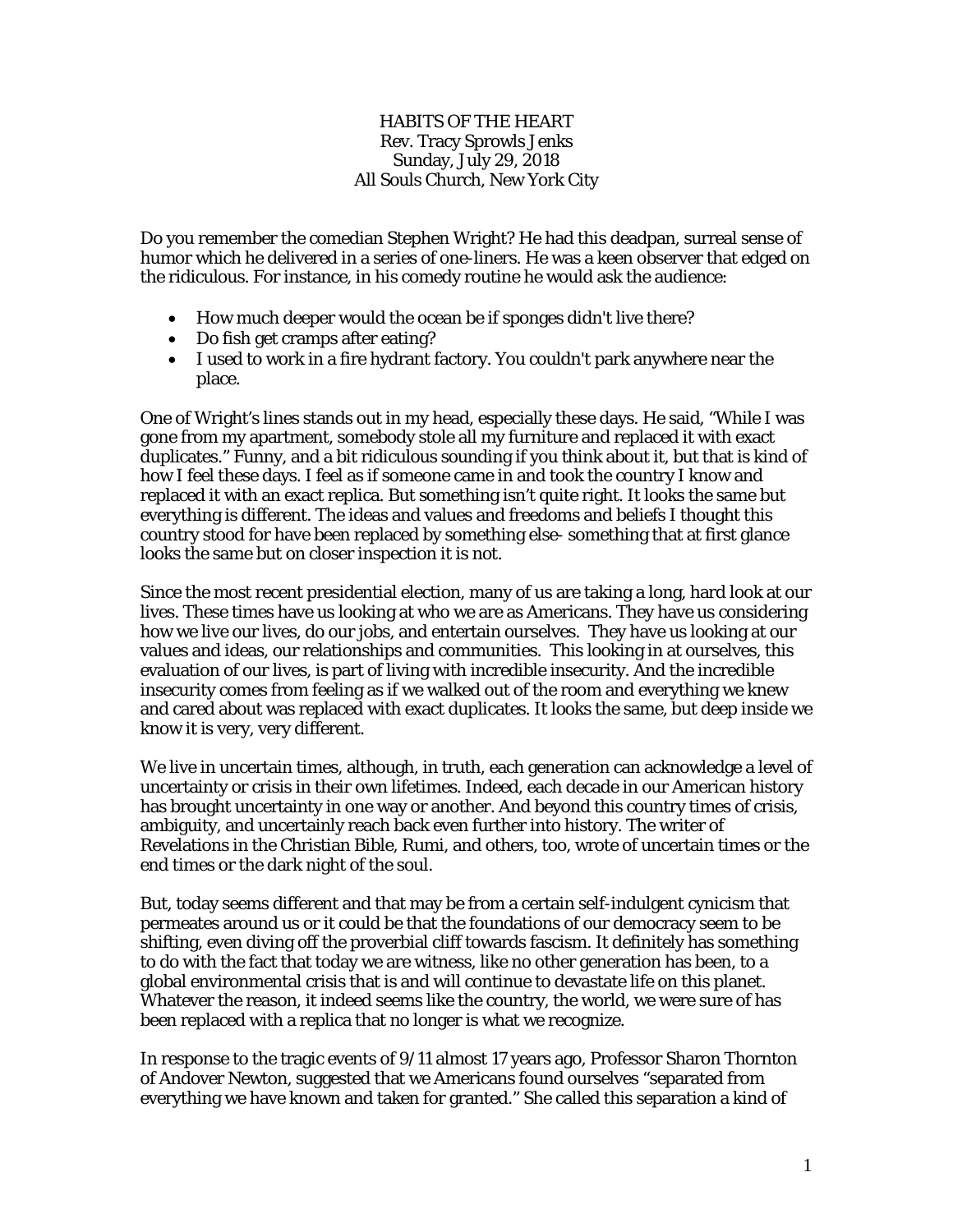exile similar to that which the Hebrew people experienced after the destruction of the temple. In 587 BCE, the Babylonian king invaded the country, destroyed the temple and removed the Hebrew people from their homeland to Babylonia where they lived for generations. The Hebrew people had to learn a new way of life in the uncertainty of their exile. She suggested that the social dislocation that many of us felt after 9/11 was similar in depth, intensity, massiveness and urgency as that of the exiled Hebrew people.

Before continuing, let's just acknowledge that there are those in our country who have always felt exiled by this country because of the color of their skin or their immigration status. Or because their ancestors were from here and the land was torn away from them. Or by their poverty or their mental illness or disability. Or on and on. At the same time, we know that just as the events of 9/11 separated us from everything we have known and taken for granted and thus placed us in a certain kind of exile, the most recent presidential election has many of us exiled, uncertain, and anxious. The social dislocation many of us find ourselves in is indeed a profound exile that has our souls lamenting as if on the shores of Babylon.

If we are in a kind of exile, then we must dry our tears and begin the work of looking at the world in a new way. Our previous way of living and being no longer suffices. Exile invites us to examine new options, new ideas, new perspectives. It asks of us to develop new habits of the heart, a phrase coined by Alexis de Tocqueville. Like the Hebrew exiles, we must learn to develop an alternative community that at the same time draws us back to our deeply ingrained understanding of who we are in this world.

In any time of uncertainly or crisis, in times when we are stopped by the fork in the road, there are various and sundry responses and suggestions on how to survive, even thrive. For example., Parker Palmer, an educator, author and activist wrote about five habits of the heart in his article about what makes democracy possible today. In order to sustain democracy, he writes, we must develop an understanding that we are all in this together, an appreciation of the value of "otherness," an ability to hold tension in life-giving ways, a sense of personal voice and agency, and a capacity to create community.

In the book *Savage Grace: Living Resiliently in The Dark Night of The Globe* authors Andrew Harvey and Carolyn Baker write of reconnection, resistance, resilience, and regeneration as the four habits to cultivate in our hearts, minds and souls to carry us through this era. And Clifton Taulbert, in his book, wrote of eight habits of the heart that I believe point us, ultimately, to only one habit of the heart: community.

Robert Fulghum, the Unitarian Universalist minister and writer wrote that we come together as a community to "…associate with other people like us to affirm ourselves. We come for people reasons...Loneliness is one great burden of being a solitary human being. To spend time in the company of others who have our concerns, values, interests, or beliefs…is to get confirmation of who we are—to feel connected to a larger image of ourselves."

At its most basic, community is a geographical place where people gather. But on a deeper and quite bigger level, community is a feeling, a "touch" of others in our lives. Starhawk, the activist, author and pagan priestess, elaborates on this when she writes that community is the place where a circle of hands will open to receive us, eyes will light up as we enter, voices will celebrate with us whenever we come into our own power.